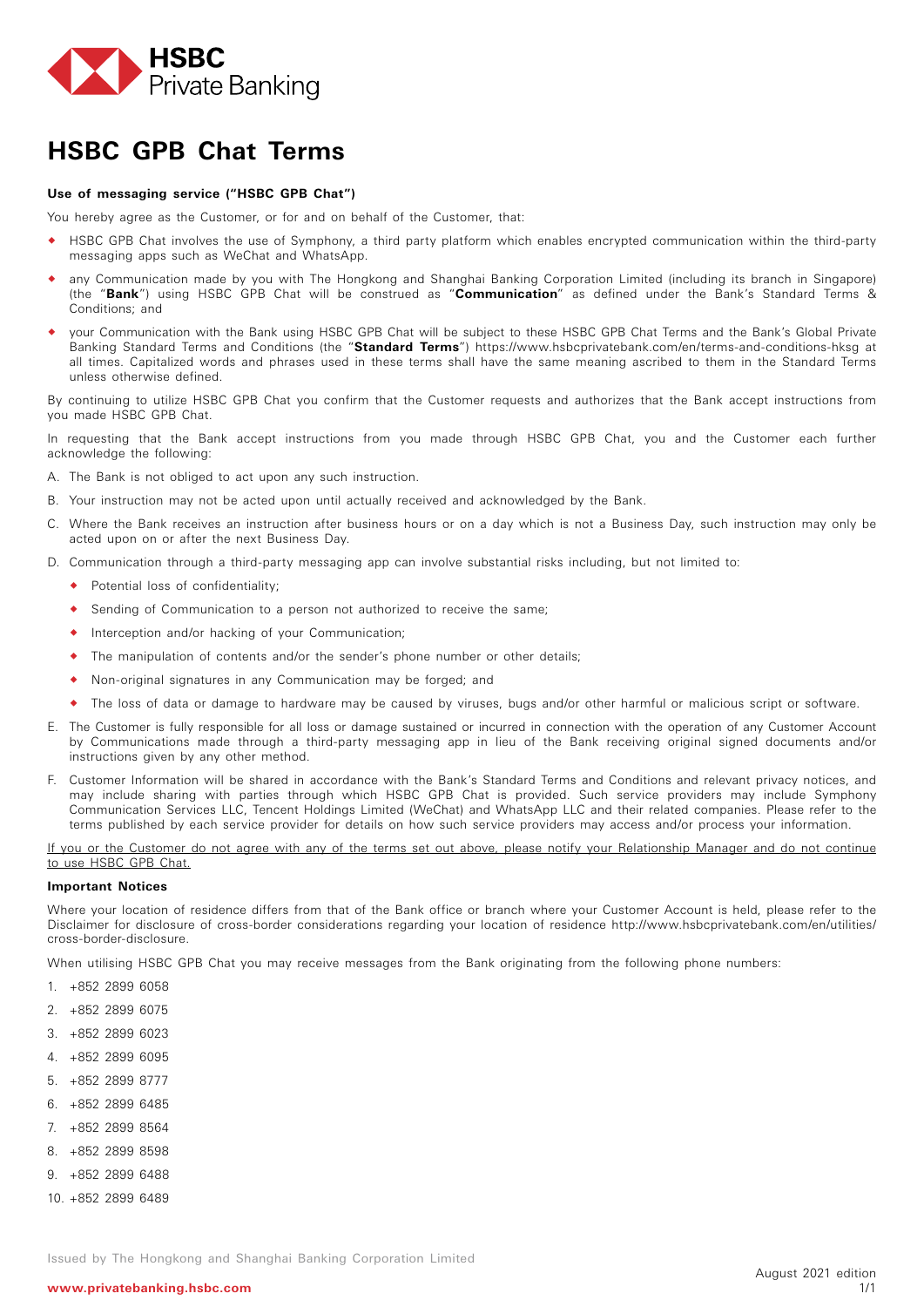

## 滙豐環球私銀通訊條款

## 使用即時通訊服務(「滙豐環球私銀通訊」)

您謹以客戶身分或代表客戶同意:

- ◆ 為了在微信及WhatsApp等第三方通訊應用程式中啟用加密訊息,滙豐環球私銀通訊需要使用第三方平台辛福尼(Symphony)。
- ◆ 您使用滙豐環球私銀通訊與香港上海滙豐銀行有限公司(包括其新加坡分行)(「本行」)進行的任何通訊將被解釋為本行的標準條款及細 則所界定的「通訊」;及
- 您使用滙豐環球私銀通訊與本行通訊將須時刻遵守滙豐環球私銀通訊條款以及本行的私人銀行標準條款及細則(「**標準條款**」) https://www.hsbcprivatebank.com/en/terms-and-conditions-hksg。除非另有界定,否則這些條款所使用的詞語及短語具有與標準條款 所賦予者相同的涵義。

繼續使用滙豐環球私銀通訊,即表示您確認客戶要求並授權本行接受您透過滙豐環球私銀通訊發出的指示。

在要求本行接受您透過滙豐環球私銀通訊發出的指示時,您及客戶各自進一步承認以下各項:

- A. 本行無須一定執行任何有關指示。
- B. 您的指示只有在本行實際收到並確認後方會執行。
- C. 如本行在營業時間後或並非營業日的日子收到指示,則該指示只會在下一個營業日或之後執行。
- D. 透過第三方通訊應用程式進行通訊可涉及重大風險,包括但不限於:
	- 可能不再保密;
	- 通訊被傳送給未獲授權接收通訊的人士;
	- ◆ 您的通訊遭攔截及/或入侵;
	- ◆ 內容及/或發送人的電話號碼或其他資料遭操控;
	- 任何通訊中的非原始簽署均有可能是偽冒的;及
	- 病毒、程式錯誤及╱或其他有害或惡意程式或軟件可能引致資料遺失或硬件損壞。
- E. 對於因透過第三方通訊應用程式而非經由本行收取經簽署的文件正本進行通訊及╱或以任何其他方法給予的指示來操作任何客戶帳戶 而蒙受或招致的一切損失或損害,客戶須承擔全部責任。
- F. 客戶資料將根據本行的標準條款及條件與相關私隱提示進行共享,並可包括與透過其提供滙豐環球私銀通訊的各方共享。該等服務供 應商可包括辛福尼科技有限公司(Symphony Communication Services LLC)、騰訊控股有限公司(WeChat)和WhatsApp LLC及其關聯公 司。請參閲各服務供應商所發佈的條款,以了解該等服務供應商如何存取及/或處理您的資料

如您或客戶不同意上文所載任何條款,請通知您的客戶關係經理,並停止使用滙豐環球私銀通訊。

### 重要提示

如果閣下的居住地點與持有閣下客戶帳戶的銀行辦事處或分行所在地不同,請參閱關於閣下居住地點跨境考慮因素披露的免責聲明。 http://www.hsbcprivatebank.com/en/utilities/cross-border-disclosure

使用滙豐環球私銀通訊時,您可能會收到來自本行以下電話號碼的訊息:

- 1. +852 2899 6058
- 2. +852 2899 6075
- 3. +852 2899 6023
- 4. +852 2899 6095
- 5. +852 2899 8777
- 6. +852 2899 6485
- 7. +852 2899 8564
- 8. +852 2899 8598
- 9. +852 2899 6488
- 10. +852 2899 6489